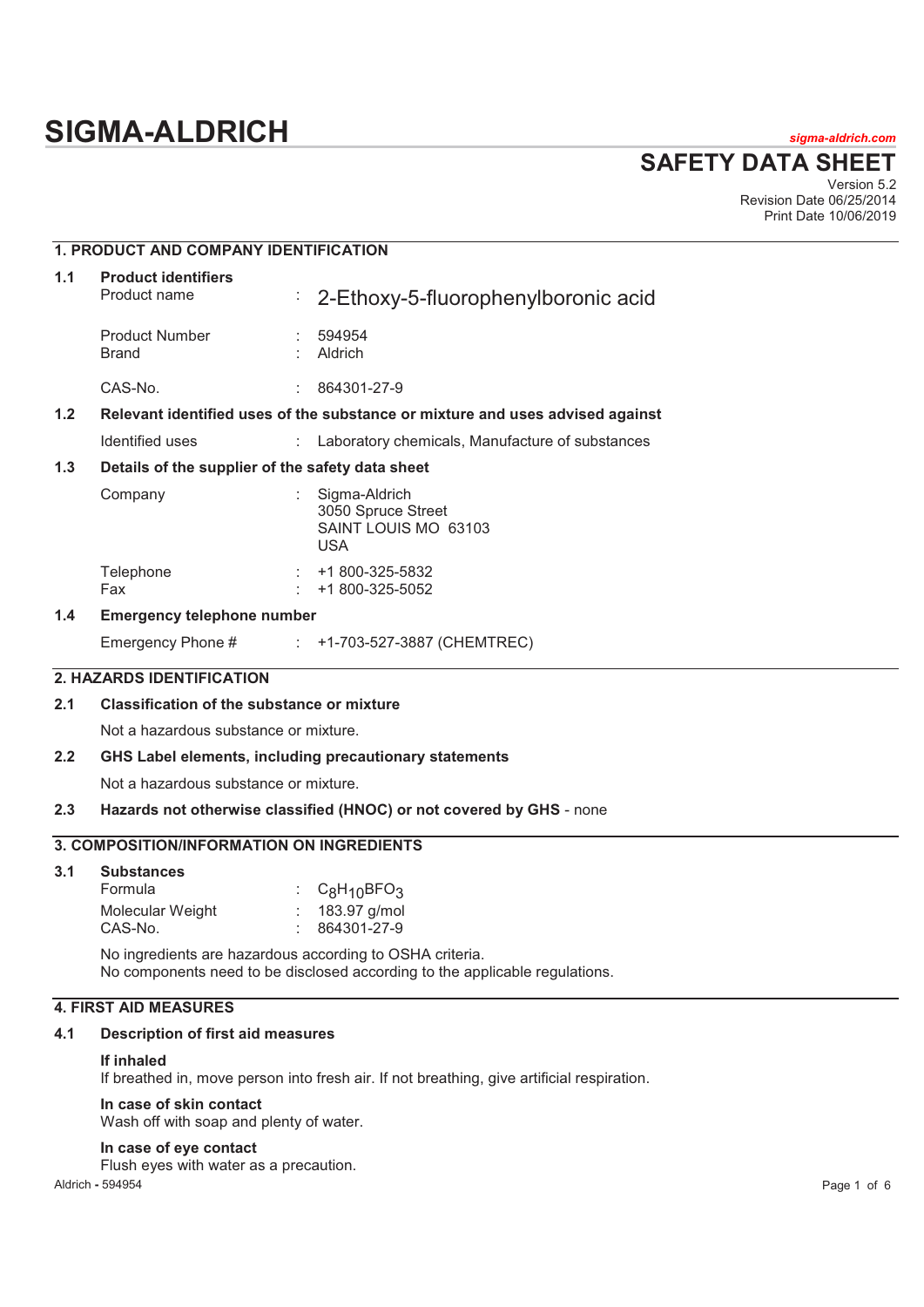#### **If swallowed**

Never give anything by mouth to an unconscious person. Rinse mouth with water.

- **4.2 Most important symptoms and effects, both acute and delayed**  The most important known symptoms and effects are described in the labelling (see section 2.2) and/or in section 11
- **4.3 Indication of any immediate medical attention and special treatment needed**  no data available

## **5. FIREFIGHTING MEASURES**

#### **5.1 Extinguishing media**

**Suitable extinguishing media**  Use water spray, alcohol-resistant foam, dry chemical or carbon dioxide.

- **5.2 Special hazards arising from the substance or mixture**  Carbon oxides, Hydrogen fluoride, Borane/boron oxides
- **5.3 Advice for firefighters**  Wear self contained breathing apparatus for fire fighting if necessary.
- **5.4 Further information**  no data available

## **6. ACCIDENTAL RELEASE MEASURES**

- **6.1 Personal precautions, protective equipment and emergency procedures**  Avoid dust formation. Avoid breathing vapours, mist or gas. For personal protection see section 8.
- **6.2 Environmental precautions**  Do not let product enter drains.
- **6.3 Methods and materials for containment and cleaning up**  Sweep up and shovel. Keep in suitable, closed containers for disposal.
- **6.4 Reference to other sections**  For disposal see section 13.

## **7. HANDLING AND STORAGE**

#### **7.1 Precautions for safe handling**  Provide appropriate exhaust ventilation at places where dust is formed. For precautions see section 2.2.

- **7.2 Conditions for safe storage, including any incompatibilities**  Keep container tightly closed in a dry and well-ventilated place.
- **7.3 Specific end use(s)**  Apart from the uses mentioned in section 1.2 no other specific uses are stipulated

## **8. EXPOSURE CONTROLS/PERSONAL PROTECTION**

#### **8.1 Control parameters**

**Components with workplace control parameters**  Contains no substances with occupational exposure limit values.

## **8.2 Exposure controls**

**Appropriate engineering controls**  General industrial hygiene practice.

#### **Personal protective equipment**

#### **Eye/face protection**

Use equipment for eye protection tested and approved under appropriate government standards such as NIOSH (US) or EN 166(EU).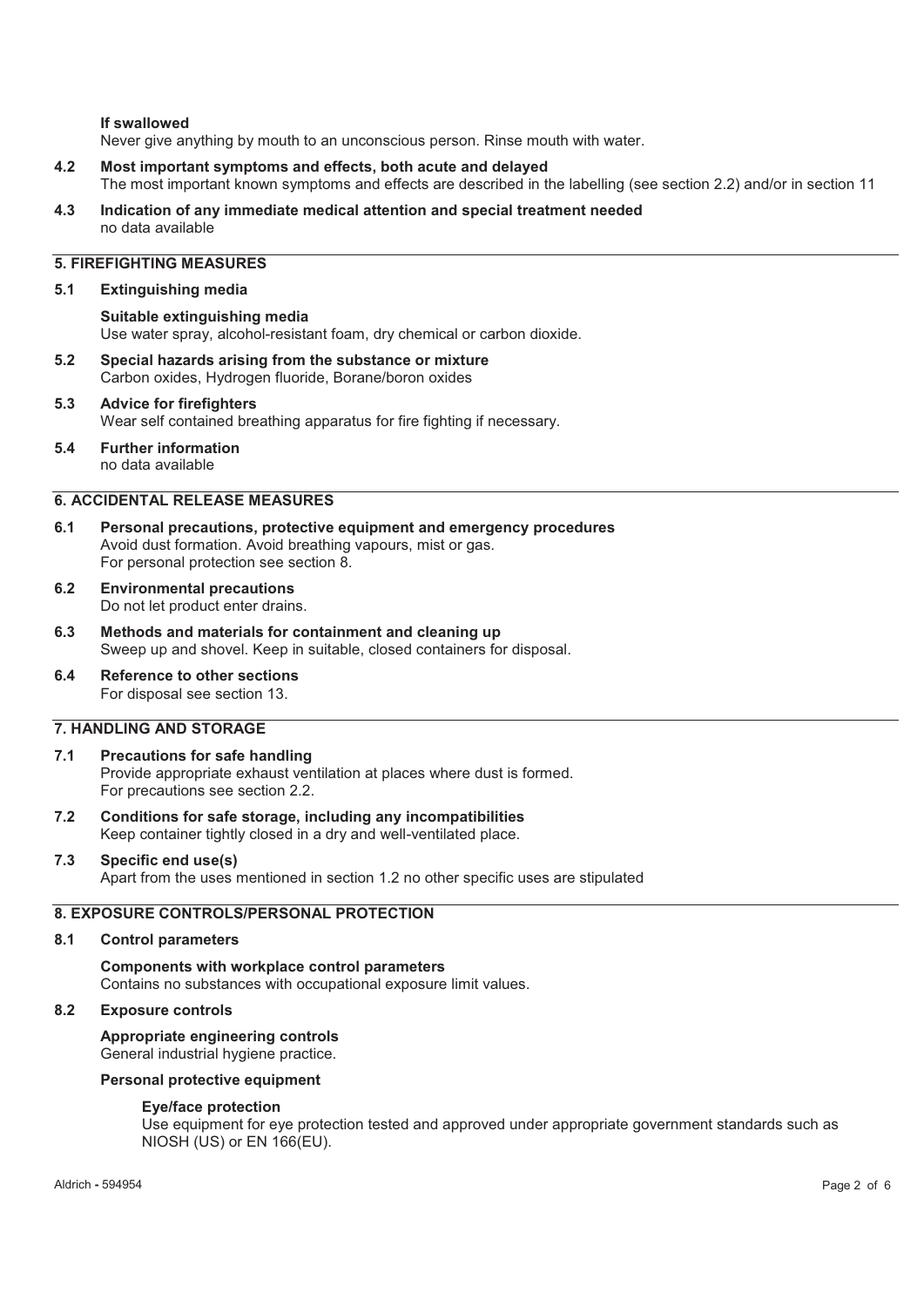#### **Skin protection**

Handle with gloves. Gloves must be inspected prior to use. Use proper glove removal technique (without touching glove's outer surface) to avoid skin contact with this product. Dispose of contaminated gloves after use in accordance with applicable laws and good laboratory practices. Wash and dry hands.

## **Body Protection**

Choose body protection in relation to its type, to the concentration and amount of dangerous substances, and to the specific work-place., The type of protective equipment must be selected according to the concentration and amount of the dangerous substance at the specific workplace.

#### **Respiratory protection**

Respiratory protection is not required. Where protection from nuisance levels of dusts are desired, use type N95 (US) or type P1 (EN 143) dust masks. Use respirators and components tested and approved under appropriate government standards such as NIOSH (US) or CEN (EU).

#### **Control of environmental exposure**

Do not let product enter drains.

## **9. PHYSICAL AND CHEMICAL PROPERTIES**

## **9.1 Information on basic physical and chemical properties**

|     | a)      | Appearance                                           | Form: solid                                      |
|-----|---------|------------------------------------------------------|--------------------------------------------------|
|     | b)      | Odour                                                | no data available                                |
|     | c)      | <b>Odour Threshold</b>                               | no data available                                |
|     | d)      | pH                                                   | no data available                                |
|     | e)      | Melting point/freezing<br>point                      | Melting point/range: 108 - 113 °C (226 - 235 °F) |
|     | f)      | Initial boiling point and<br>boiling range           | no data available                                |
|     | g)      | Flash point                                          | no data available                                |
|     | h)      | Evapouration rate                                    | no data available                                |
|     | i)      | Flammability (solid, gas)                            | no data available                                |
|     | j)      | Upper/lower<br>flammability or<br>explosive limits   | no data available                                |
|     | k)      | Vapour pressure                                      | no data available                                |
|     | $\vert$ | Vapour density                                       | no data available                                |
|     | m)      | Relative density                                     | no data available                                |
|     | n)      | Water solubility                                     | no data available                                |
|     | O)      | Partition coefficient: n-<br>octanol/water           | no data available                                |
|     | p)      | Auto-ignition<br>temperature                         | no data available                                |
|     | q)      | Decomposition<br>temperature                         | no data available                                |
|     | r)      | Viscosity                                            | no data available                                |
|     | s)      | <b>Explosive properties</b>                          | no data available                                |
|     | t)      | Oxidizing properties                                 | no data available                                |
| 9.2 |         | <b>Other safety information</b><br>no data available |                                                  |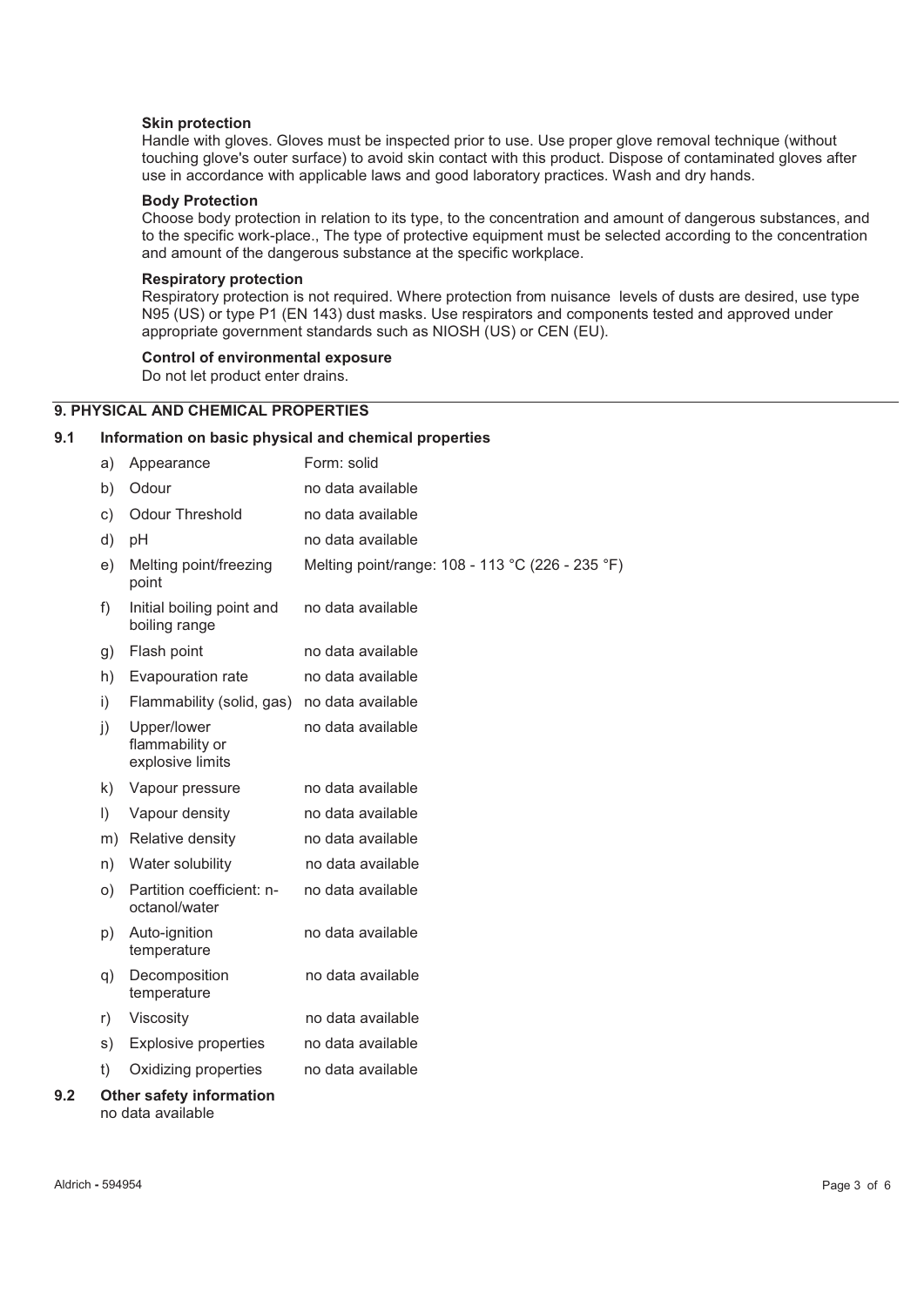#### **10. STABILITY AND REACTIVITY**

- **10.1 Reactivity**  no data available
- **10.2 Chemical stability**  Stable under recommended storage conditions.
- **10.3 Possibility of hazardous reactions**  no data available
- **10.4 Conditions to avoid**  no data available
- **10.5 Incompatible materials**  Strong oxidizing agents
- **10.6 Hazardous decomposition products**  Other decomposition products - no data available In the event of fire: see section 5

## **11. TOXICOLOGICAL INFORMATION**

#### **11.1 Information on toxicological effects**

#### **Acute toxicity**  no data available

Inhalation: no data available

Dermal: no data available

no data available

**Skin corrosion/irritation**  no data available

**Serious eye damage/eye irritation**  no data available

**Respiratory or skin sensitisation**  no data available

**Germ cell mutagenicity**  no data available

#### **Carcinogenicity**

- IARC: No component of this product present at levels greater than or equal to 0.1% is identified as probable, possible or confirmed human carcinogen by IARC.
- ACGIH: No component of this product present at levels greater than or equal to 0.1% is identified as a carcinogen or potential carcinogen by ACGIH.
- NTP: No component of this product present at levels greater than or equal to 0.1% is identified as a known or anticipated carcinogen by NTP.
- OSHA: No component of this product present at levels greater than or equal to 0.1% is identified as a carcinogen or potential carcinogen by OSHA.

#### **Reproductive toxicity**

no data available

no data available

**Specific target organ toxicity - single exposure**  no data available

**Specific target organ toxicity - repeated exposure**  no data available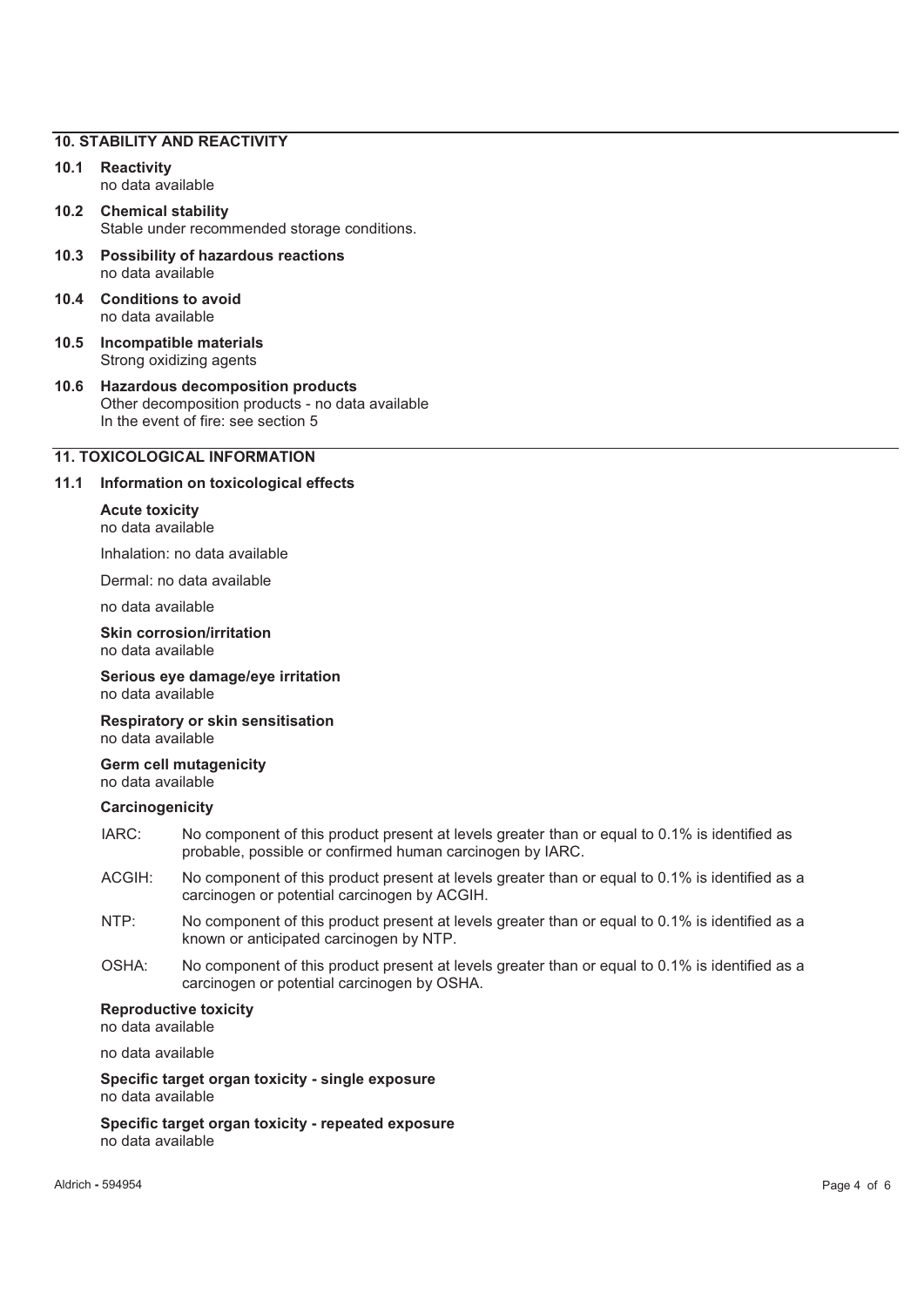## **Aspiration hazard**

no data available

## **Additional Information**

## RTECS: Not available

To the best of our knowledge, the chemical, physical, and toxicological properties have not been thoroughly investigated.

## **12. ECOLOGICAL INFORMATION**

## **12.1 Toxicity**

no data available

- **12.2 Persistence and degradability**  no data available
- **12.3 Bioaccumulative potential**  no data available
- **12.4 Mobility in soil**  no data available
- **12.5 Results of PBT and vPvB assessment**  PBT/vPvB assessment not available as chemical safety assessment not required/not conducted

#### **12.6 Other adverse effects**

no data available

## **13. DISPOSAL CONSIDERATIONS**

## **13.1 Waste treatment methods**

#### **Product**

Offer surplus and non-recyclable solutions to a licensed disposal company.

#### **Contaminated packaging**

Dispose of as unused product.

## **14. TRANSPORT INFORMATION**

**DOT (US)** Not dangerous goods

**IMDG** Not dangerous goods

**IATA**

Not dangerous goods

## **15. REGULATORY INFORMATION**

#### **SARA 302 Components**

SARA 302: No chemicals in this material are subject to the reporting requirements of SARA Title III, Section 302.

#### **SARA 313 Components**

SARA 313: This material does not contain any chemical components with known CAS numbers that exceed the threshold (De Minimis) reporting levels established by SARA Title III, Section 313.

## **SARA 311/312 Hazards**

No SARA Hazards

#### **Massachusetts Right To Know Components**

No components are subject to the Massachusetts Right to Know Act.

#### **Pennsylvania Right To Know Components**

|                  | 2-Ethoxy-5-fluorophenylboronic acid | CAS-No.<br>864301-27-9 | <b>Revision Date</b> |             |
|------------------|-------------------------------------|------------------------|----------------------|-------------|
| Aldrich - 594954 |                                     |                        |                      | Page 5 of 6 |